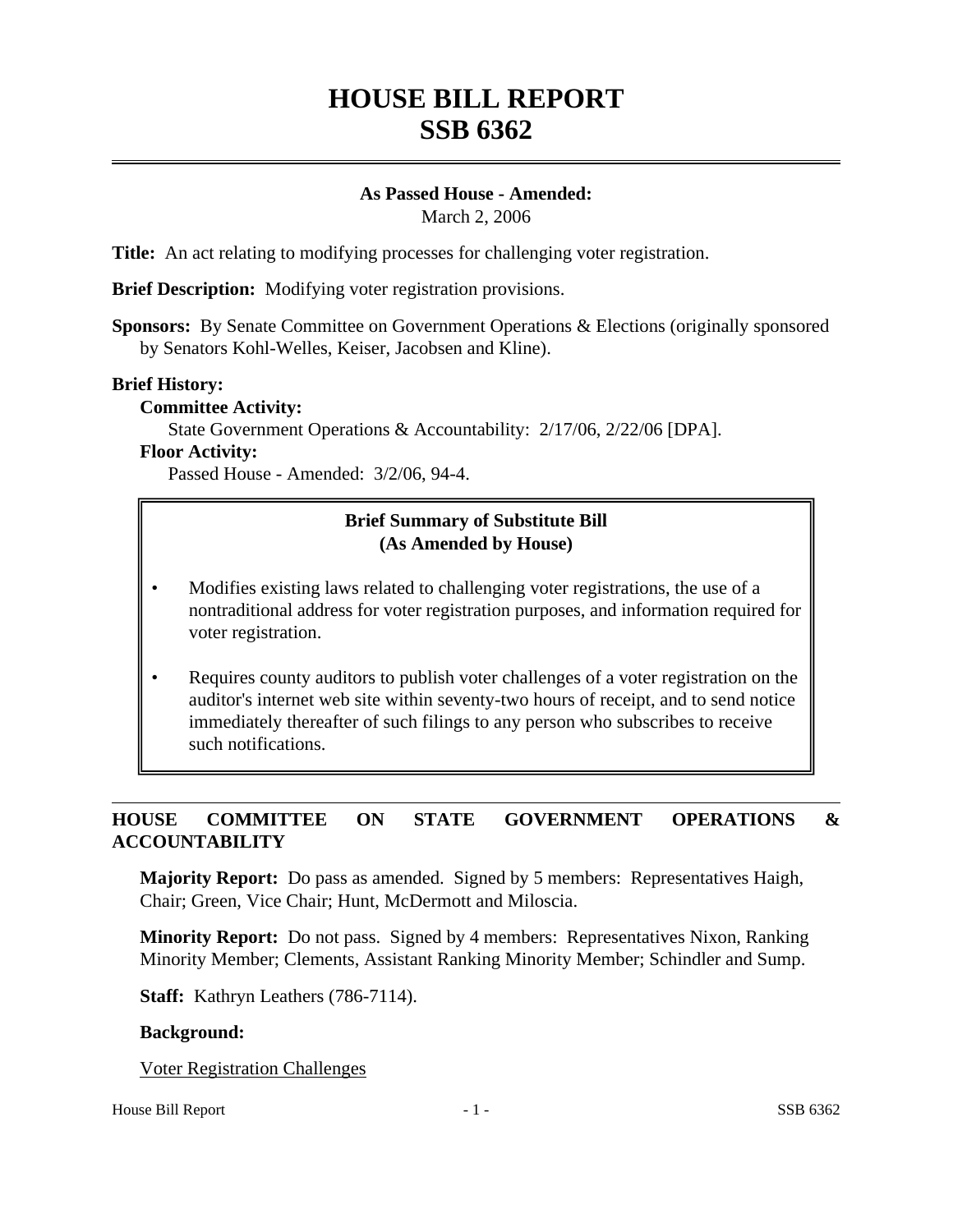Registration of a person as a voter is presumptive evidence of his or her right to vote at any primary or election. A person's right to vote may be challenged at the voting polls only by a precinct judge or inspector upon the belief or knowledge that the voter is unqualified. A person's right to vote may also be challenged by other registered voters. Any challenge to a person's right to vote may not be based on unsupported allegations or by allegations of an anonymous third party.

Registered voters may request that the registration of another voter be canceled if he or she believes that the voter does not meet the requirements of the Constitution or that the voter no longer maintains a legal voting residence at the address shown on his or her registration record.

Article VI, Section 1 of the State Constitution establishes that, in order to be eligible to vote in any election in Washington, a person must:

- be at least 18 years old;
- be a U.S. citizen; and
- have lived in the state, county, and precinct 30 days immediately preceding the election.

In addition, the Constitution further provides that no person may vote in an election if he or she has either been convicted of a felony without having had the right to vote restored or has been judicially declared to be mentally incompetent.

A person's right to vote may be challenged at the polls only by a precinct judge or inspector. Challenges initiated by a voter must be filed no later than one day before the election. The challenger must file a signed affidavit, subject to the penalties of perjury, that, to his or her personal knowledge and belief, another registered voter does not actually reside at the address as given on his or her registration record or is otherwise not a qualified voter. If the challenge is based on an improper residential address, the challenger must furnish the address at which the challenged voter actually resides. The county auditor must provide notice to the challenged voter and inform the voter that he or she will be issued a challenged ballot. The identity of the challenger, and any third party involved in the challenge, is a public record.

A challenged voter may re-register or transfer his or her registration up until three days before an election. The challenged voter must be permitted to vote a ballot, which must be sealed along with affidavits signed by the challenger and any third party involved in the challenge and kept separate from other ballots. Challenged ballots are transmitted to the Canvassing Board at the close of the election. The County Auditor is responsible for notifying the challenged voter and the challenger by certified mail of the time and place the Canvassing Board will meet to rule on the challenged ballot.

The challenged voter may give testimony, in person or by affidavit. Challengers may appear in person or submit an affidavit supporting the challenge. Challenging parties must prove by clear and convincing evidence that the challenged voter's registration is improper. If the challenger fails to meet this burden, the ballot must be accepted. The qualifications of any absentee voter may be challenged at the time the signature on the return envelope is verified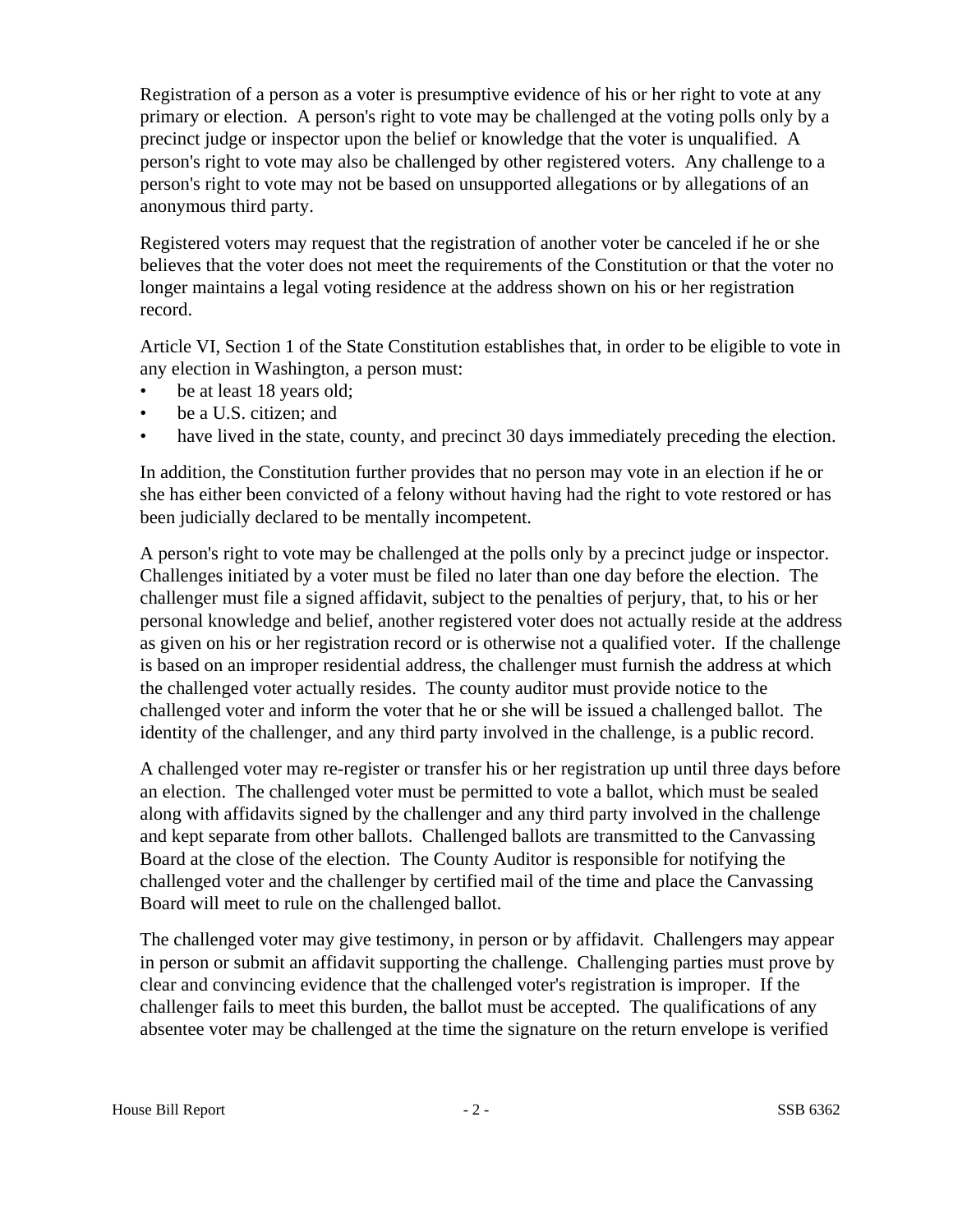and the ballot is processed by the Canvassing Board. Challenged ballots must be determined by the time of certification, and the Canvassing Board's determinations are final.

If the challenged voter does not vote, or if the challenge is made 30 or more days before the election, the county auditor must hold a hearing at which time both parties may present their arguments. The county auditor must then rule as to the validity of the challenged registration.

# Registration at a Nontraditional Address

Voters who lack a traditional residential address but have a non-traditional address, such as a shelter, park, or other identifiable location, are registered to vote at the county courthouse, city hall, or other public building near the location the voter considers his or her residence, and are assigned to a precinct based on the location provided. An otherwise qualified voter is not disqualified to vote because he or she provides a nontraditional address.

# Information Required for Voter Registration Purposes

In order to be placed on the voter registration rolls, a person must provide his or her name; residential address; date of birth; Washington state driver's license number, state identification card number, or the last four digits of the person's social security number; a signature attesting to the truth of the information provided on the registration application; and an indication that the person is a U.S. citizen.

# **Summary of Amended Bill:**

# Voter Registration Challenges

County auditors must publish the entire content of every voter challenge of a voter's registration on the auditor's internet web site within seventy-two hours of receipt, and must send notice immediately thereafter of such filings to any person who subscribes to receive such notifications.

Any challenger must file a signed affidavit, subject to the penalties of perjury, swearing that, to his or her personal knowledge and belief, having exercised due diligence to personally verify the evidence presented, the challenged voter is not qualified to vote based on the existing constitutional requirements, that the voter does not live at the residential address provided on his or her registration record, or that the residential address provided does not constitute a residential address.

- A challenge based on age is modified to state that the voter *is or will not be* 18 by the time of the election, instead of a challenge that the voter is not 18.
- A challenge based on an allegation that the voter does not live at the address provided must be accompanied by the challenged voter's actual residence or submit evidence that he or she exercised due diligence to personally verify that the challenged voter does not reside at the address provided and to attempt to contact the challenged voter to determine his or her actual residence. Due diligence is established by completing the specific enumerated actions.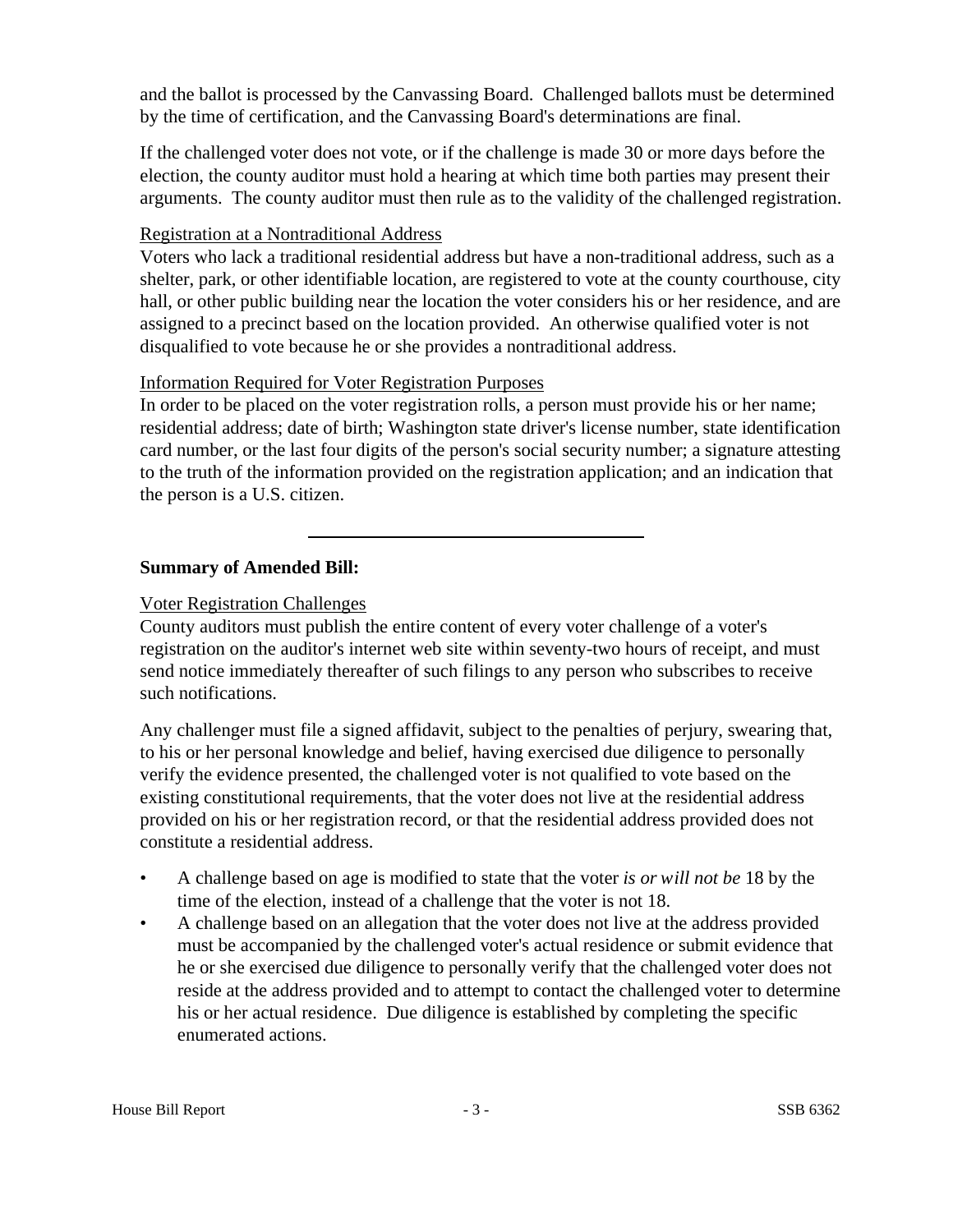• Cancellation of a voter registration by county auditors or the Secretary of State based on a felony conviction and confirmation that the person's right to vote has not been restored are resolved under a different statute than voter initiated challenges based on felony convictions.

The challenger must provide the factual basis for the challenge in the signed affidavit. A challenge may not be based on unsupported allegations or allegations by anonymous third parties. All documents pertaining to the challenge are public records.

A challenged voter may transfer or re-register until the day before the election. A challenge may be dismissed by the auditor if it is not in proper form or is incomplete on its face. The Secretary of State must provide forms for voter registration challenges. A challenge is not required to be submitted on the provided form, but may be prepared using an official electronic voter challenge form template provided by the auditor or Secretary of State that has been printed and signed by the challenger.

# Who May Challenge and Timing of Challenges

If the challenge is filed on election day, only a poll site judge or inspector may file a challenge. Poll site judges and inspectors may only challenge registrations of voters who present themselves to vote at the poll site. Voter initiated challenges may be filed at any time, provided that:

- Challenges initiated against a voter who registered to vote less than 60 days before the election, or who changed residence less than 60 days before the election and didn't transfer his or her registration, must be filed no later than 10 days before the election or within ten days of the voter being added to the voter registration database, whichever is later.
- Challenges initiated against all other voters must be filed no later than 45 days before the election. Immediately after every such filing, a notation of the filing must be made in the pollbook.

Challenges initiated by the county prosecuting attorney must be filed in the same manner as challenges initiated by a registered voter. If the challenge is filed before the ballot has been received, the ballot must be treated as a challenged ballot. If the challenge is filed after the ballot has been received, the challenge cannot affect the current election. If the challenge is filed at least 45 days before the election, the county auditor presides over the hearing. If the challenge is filed less than 45 days before the election, the canvassing board presides over the hearing.

The auditor must provide notice by certified mail of the challenge to the challenged voter, and if the challenge is based on the residential address, the auditor must give notice of exceptions to the residency requirement allowed by the Constitution and statute (nontraditional address and excused absence from the state due to military service, college, prison, and navigation of high seas).

If the challenger fails to prove by clear and convincing evidence that the registration is improper, the challenge must be dismissed and the ballot must be counted. If the challenge is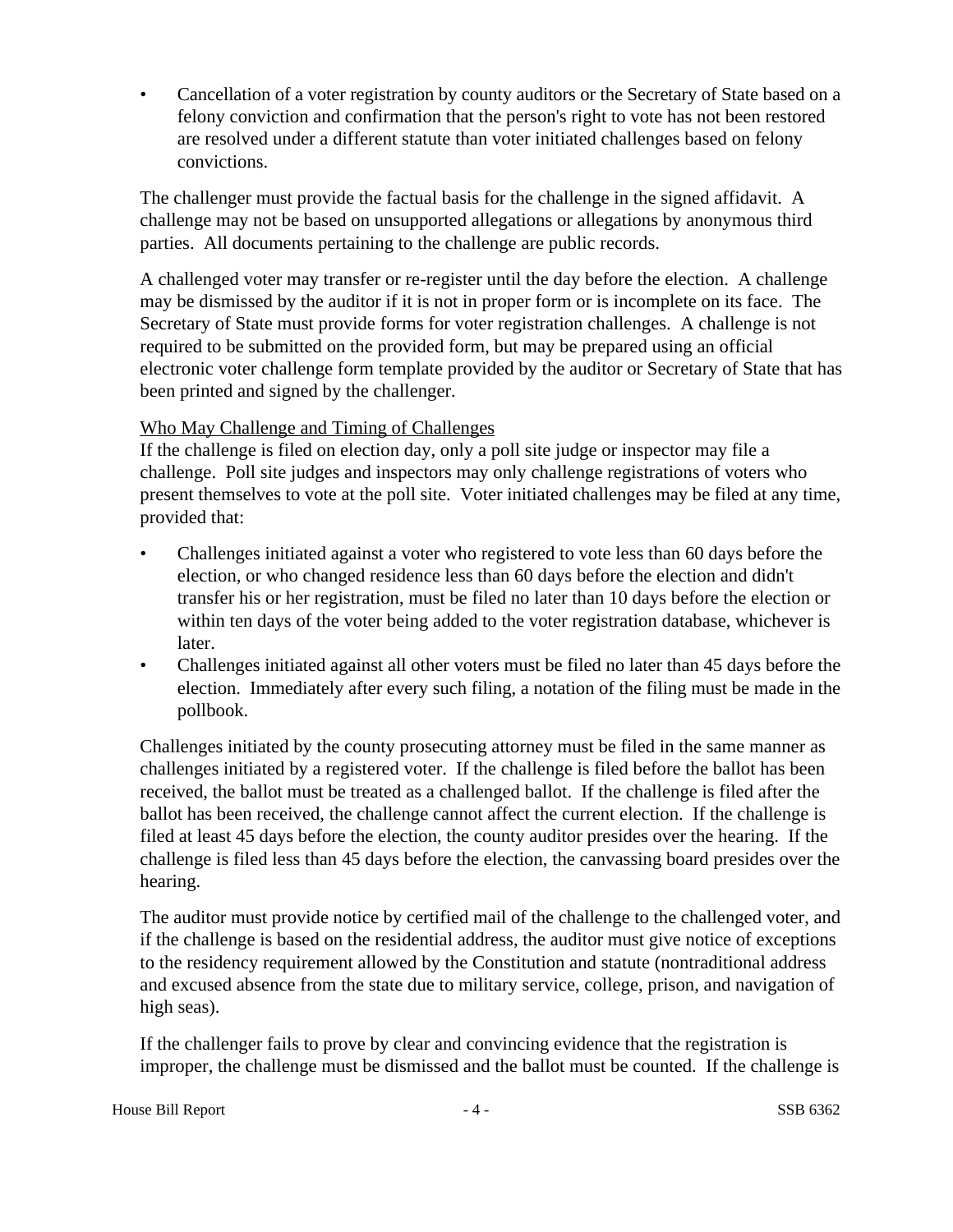based on residency and the canvassing board sustains the challenge, the challenged voter shall be permitted to correct his or her registration and any races or measures on the challenged ballot that the voter would have been qualified to vote for had his or her registration been correct shall be counted.

### Registration at a Non-Traditional Address

A voter who uses a non-traditional address for registration purposes must provide a valid mailing address, and must meet the constitutional requirement that he or she live in the area for at least 30 days before the election. Any person who has a traditional residential address must use that address for registration purposes even if he or she also has a non-traditional address. Motor homes and marinas are added to the existing list of examples of nontraditional residences.

# Information Required for Voter Registration Purposes

The residential address provided by a voter must identify the actual physical residence of the voter with sufficient detail to allow the voter to be assigned to the proper precinct and to locate the voter for purposes of verifying his or her qualification to vote. A residential address provided by a voter may be either a "traditional address" or a "non-traditional address." A "traditional address" consists of a street number and name, optional apartment or unit number, and city of town, as assigned by a local government. A "non-traditional address" consists of a narrative description of the location of the voter's residence, and may be used when a traditional address has not been assigned to the voter's residence. If the voter does not receive mail at his or her residential address, the voter may provide the county auditor with his or her mailing address for mail delivery purposes only, and any such mailing address provided may not be used for precinct assignment or confirmation of residence for voter qualification purposes.

# Repealed Provisions

An existing statute related to voter initiated challenges, RCW 29A.08.830, is repealed, and the specific provisions of that statute are modified and moved to other election law statutes.

# **Appropriation:** None.

**Fiscal Note:** None.

**Effective Date of Amended Bill:** The bill takes effect 90 days after adjournment of session in which bill is passed.

**Testimony For:** Current law is not entirely clear regarding requirements for voter registration and the exceptions to the requirements. This bill is trying to clarify the requirements and exceptions. The bill also clarifies provisions regarding nontraditional addresses because the current statute is not clear if the person has to be registered at a public building. It has been the position of Office of the Secretary of State that those who do not have a traditional address do not have to be registered at a public building it is an option. The bill also tries to clarify the bases for initiating a challenge to a voter registration; that is, a challenge can only be based on